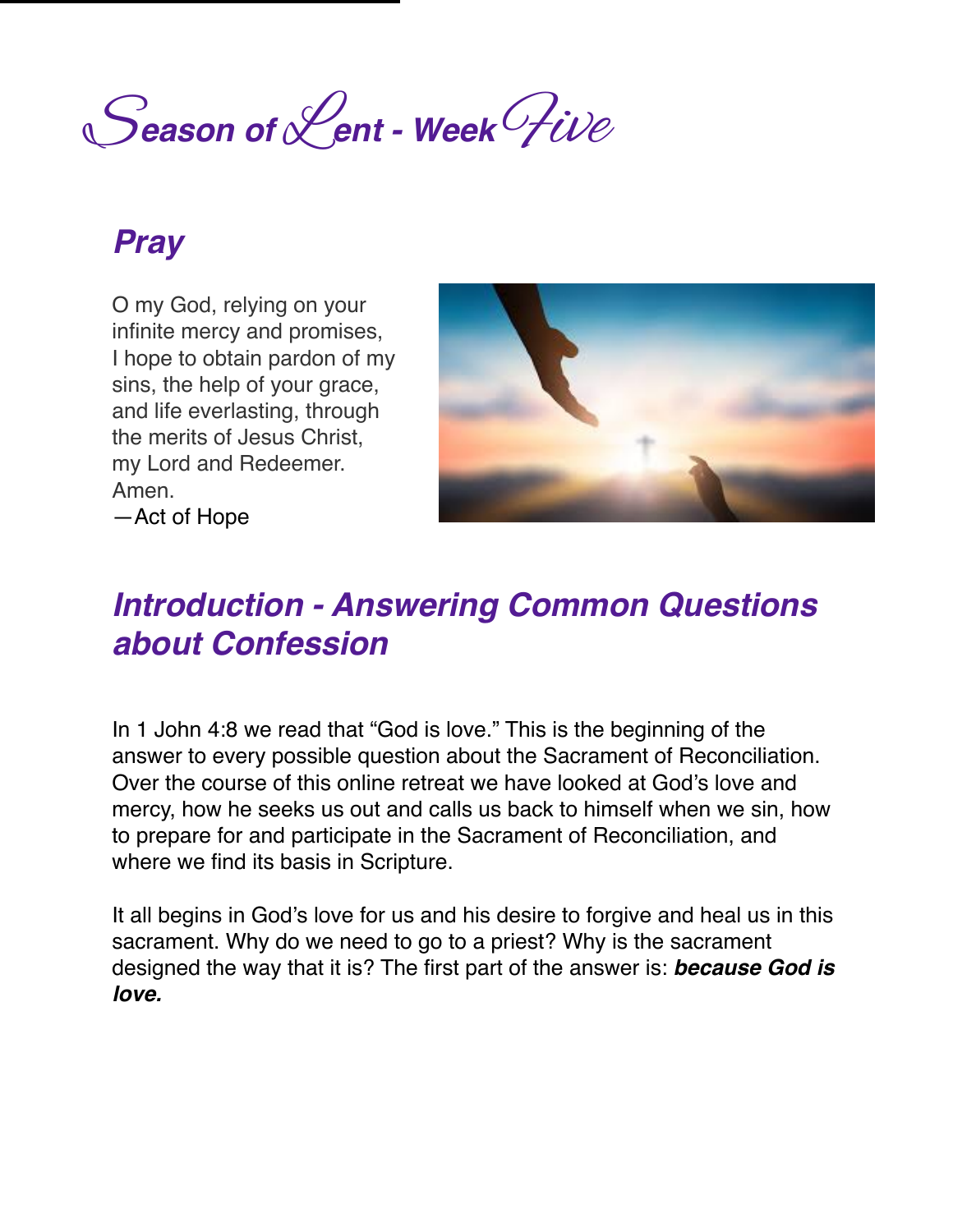#### *Reflection - Answering Common Questions about Confession*

We took a detailed look at the scriptural basis for the Sacrament of Reconciliation in the last session. In this final session we will touch on many of the ideas already mentioned in the early sessions to make sure that the answers to some of the most common questions about Confession are clear to the participants. These answers begin and end with love—the source and foundation of this sacrament.

The Sacrament of Reconciliation flows directly out of God's nature of steadfast love and mercy, and so any explanation of the sacrament must first start with a firm understanding of who God is and what he wants for us. In addition to understanding that "God is love," it is also important to realize that "God is truth." Jesus came to teach us the truth about God and how we are to live in the kingdom that he was to establish.

In fact, the answer to any question about Confession is much more than a Bible verse or a line from Church teaching. The answer to every single question about the sacrament is part of a story, the narrative of God's love for us and his plan to save us from our sins and bring us back into relationship with him.

conciliation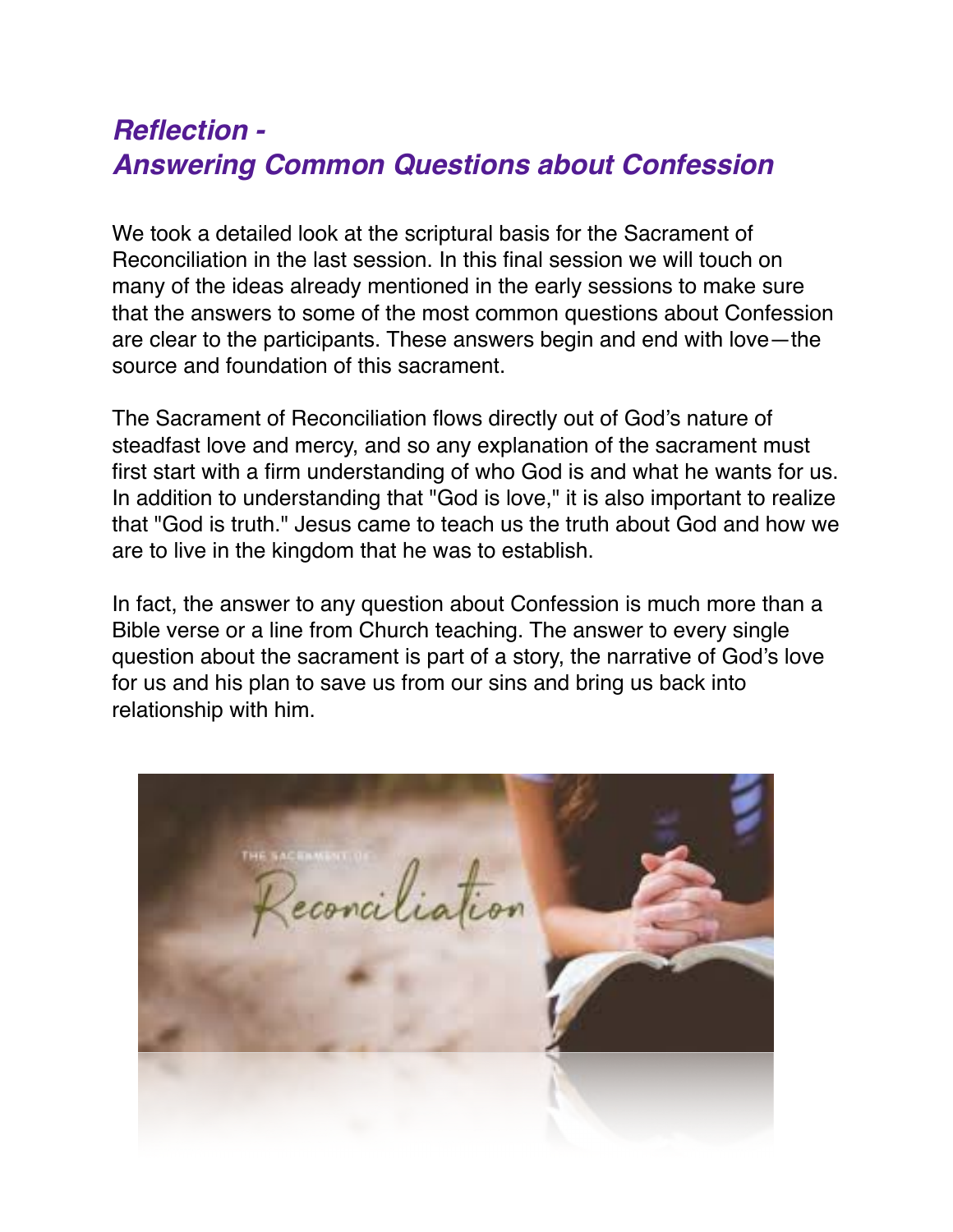# *Video Forgiven: The Transforming Power of Confession Session 5: Answering Common Questions about Confession*

*Watch the video episode on Formed ~ Session 5 "Answering Common Questions about Confession."* 

To access the video: log onto [www.formed.org](http://www.formed.org/)

- Click **"sign up"** to register for a **free** account.
- Choose "sign up as a parishioner."
- Create a new account either enter Canton Catholic Community (1860 Washington St.) or enter 02021.

### *Meditation - Hiding Place ~ Liam Lawton https://youtu.be/P10BFK5DlqY*

## *Responding to God's Grace*

This week spend time with God in prayer.

Use the resource below for a reflection on the Sacrament and a guide to Confession, and visit [formed.org](http://formed.org) for additional content and reflections.

The story of the prodigal son is perhaps one the most familiar of the many parables that Jesus tells. This narrative of sin, repentance, and forgiveness is a wonderful illustration of how we can encounter God in Confession. Read through this passage slowly and prayerfully: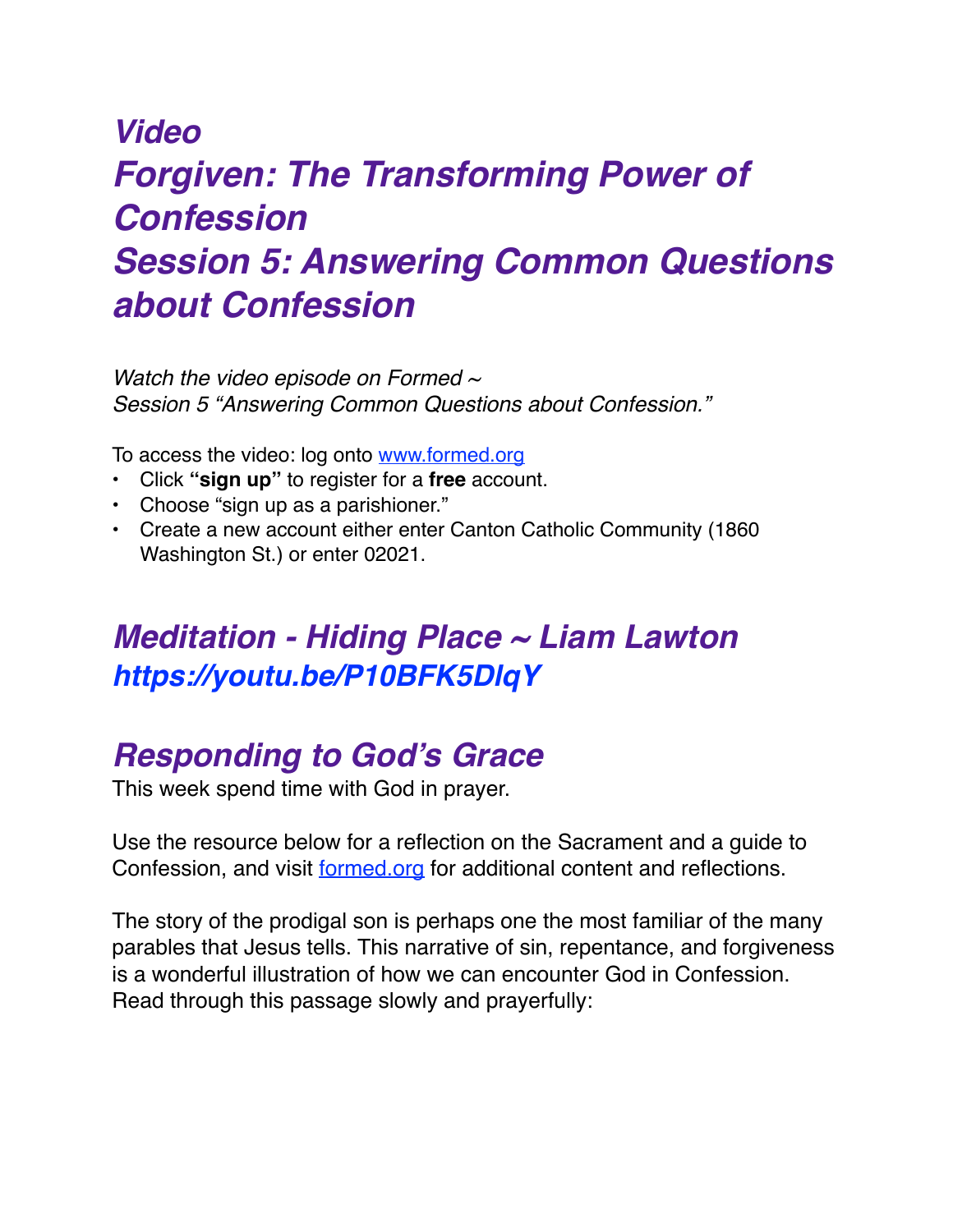*"There was a man who had two sons; and the younger of them said to his father, 'Father, give me the share of property that falls to me.' And he divided his living between them. Not many days later, the younger son gathered all he had and took his journey into a far country, and there he squandered his property in loose living. And when he had spent everything, a great famine arose in that country, and he began to be in want. So he went and joined himself to one of the citizens of that country, who sent him into his fields to feed swine.* 

*And he would gladly have fed on the pods that the swine ate; and no one gave him anything. But when he came to himself he said, 'How many of my father's hired servants have bread enough and to spare, but I perish here with hunger! I will arise and go to my father, and I will say to* 



*him, 'Father, I have sinned against heaven and before you; I am no longer worthy to be called your son; treat me as one of your hired servants.' And he arose and came to his father. But while he was yet at a distance, his father saw him and had compassion, and ran and embraced him and kissed him. And the son said to him, 'Father, I have sinned against heaven and before you; I am no longer worthy to be called your son.' But the father said to his servants, 'Bring quickly the best robe, and put it on him; and put a ring on his hand, and shoes on his feet; and bring the fatted calf and kill it, and let us eat and make merry; for this my son was dead, and is alive again; he was lost, and is found.' And they began to make merry."* 

—Luke 15:11–24